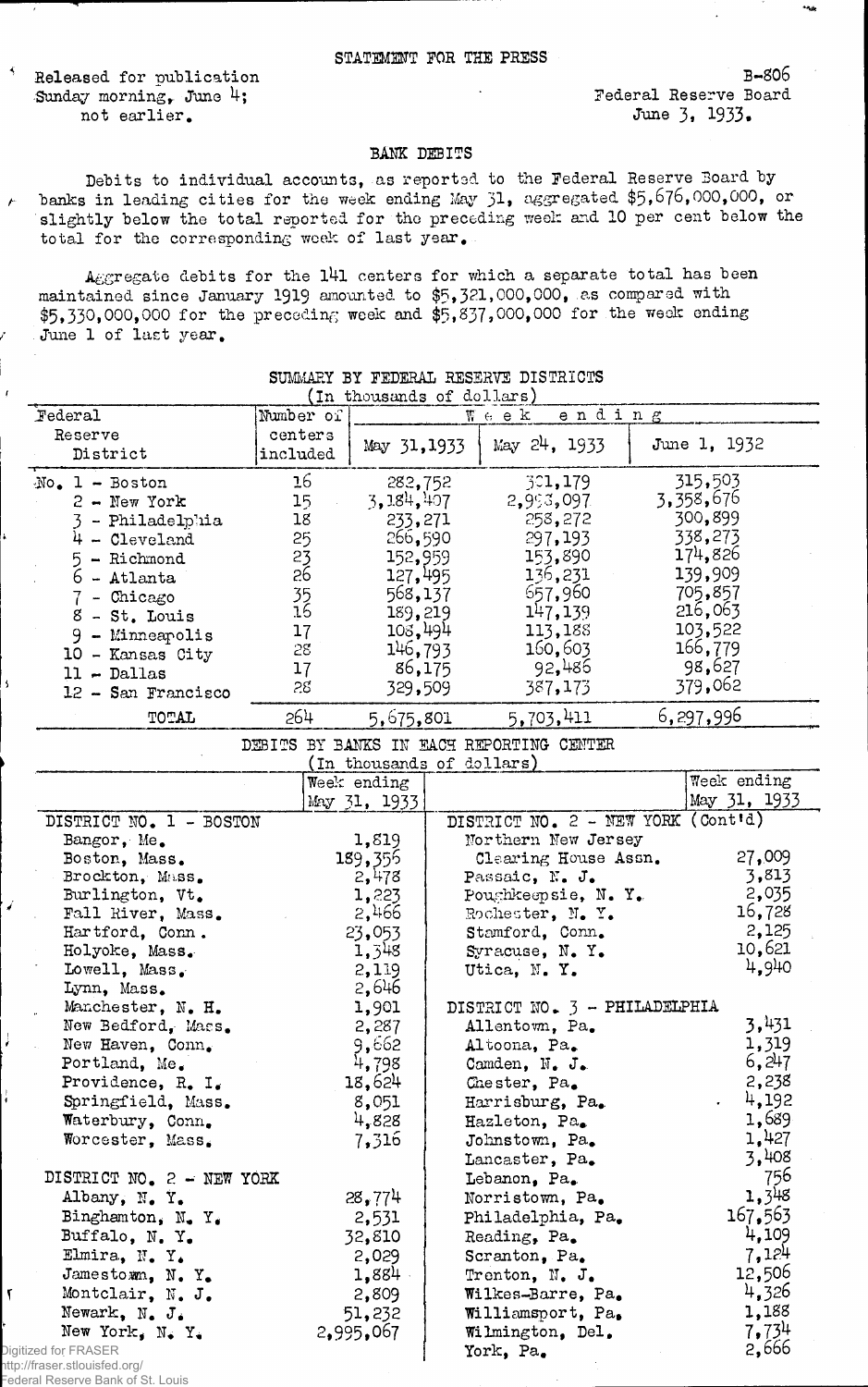|  |  | DEBITS BY BANKS IN EACH REPORTING CENTER |  |
|--|--|------------------------------------------|--|
|  |  |                                          |  |

<u> 1970 - 1971 전</u>

स्य

|                                           | (In thousands of dollars) |                          | B-806a                              |
|-------------------------------------------|---------------------------|--------------------------|-------------------------------------|
|                                           | Week ending               |                          | Week ending                         |
|                                           | May 31, 1933              |                          | May 31, 1933                        |
| DISTRICT NO. 4 - CLEVELAND                |                           | DISTRICT NO. 6 - ATLANTA | $($ Cont <sup><math>d)</math></sup> |
| Akron, Ohio                               | 5,524                     | Hattiesburg, Miss.       | 563                                 |
| Butler, Pa.                               | 1,098                     | Jackson, Miss.           | 2,171                               |
| Canton, Ohio                              | 3,300                     | Jacksonville, Fla.       | 8,679                               |
| Cincinnati, Ohio                          | 41,994                    | Knoxville, Tenn.         | 3,090                               |
| Cleveland, Ohio                           | 61,062                    | Macon, Ga.               | 1,734                               |
| Columbus, Ohio                            | 16,941                    | Meridian, Miss.          | 1,339                               |
| Dayton, Ohio                              | 7,509                     | Miami, Fla.              | 4,284                               |
| Erie, Pa.                                 | 2,731                     | Mobile, Ala.             | 4,196                               |
| Franklin, Pa.                             | 354                       | Montgomery, Ala.         | 2,823                               |
| Greensburg, Pa.                           | 673                       | Nashville, Tenn.         | 10,619                              |
| Mamilton, Ohio                            | 1,0 <sup>11</sup>         | Newnan, Ga.              | 240                                 |
| Homesteod, Pa.                            | 269                       | New Orleans, La.         | 36,180                              |
| Lexington, Ky.                            | 2,223                     | Pensacola, Fla.          | 888                                 |
| Lima, Ohio                                | 902                       | Savannah, Ga.            | 5,269                               |
| Lorain, Ohio                              | 401                       | Tampa, Fla.              | 3,144                               |
| Middletown, Ohio                          | 1,345                     | Valdosta, Ga.            | 600                                 |
| Oil City, Pa.                             | 841                       | Vicksburg, Miss.         | 723                                 |
| Pittsburgh, Pa.                           | 91,416                    |                          |                                     |
| Springfield, Ohio                         | 1,573                     | DISTRICT NO. 7 - CHICAGO |                                     |
| Steubenville, Ohio                        | 809                       | Aurora, Ill.             | 706                                 |
|                                           |                           | Battle Creek, Mich.      | 1,703                               |
| Toledo, Ohio                              | 12,156                    |                          | 622                                 |
| Warren, Ohio                              | 1,072                     | Bay City, Mich.          | 1,240                               |
| Wheeling, W. Va.                          | 5,562                     | Bloomington, Ill.        |                                     |
| Youngstown, Ohio                          | 4,910                     | Cedar Rapids, Ia.        | 2,747                               |
| Zanesville, Ohio                          | 881                       | Champaign-Urbana, Ill.   | 1,059                               |
|                                           |                           | Chicago, Ill.            | 382,234                             |
| DISTRICT NO. 5 - RICHMOND                 |                           | Danville, Ill.           | 1,154                               |
| Asheville, N. C.                          | 1,484                     | Davenport, Ia.           | 2,640                               |
| Baltimore, Md.                            | 42,292                    | Decatur, Ill.            | 1,798                               |
| Charleston, S. C.                         | 2,046                     | Des Moines, Iowa         | 9,102                               |
| Charleston, W. Va.                        | 5,832                     | Detroit, Mich.           | 63,515                              |
| Charlotte, N. C.                          | 5,026                     | Dubuque, Iowa            | 1,186                               |
| Columbia, $S_{\bullet}$ $C_{\bullet}$     | 1,834                     | Flint, Mich.             | 3,156                               |
| Cumberland, Md.                           | 1,076                     | Fort Wayne, Ind.         | 3,614                               |
| Danville, Va.                             | 769                       | Gary, Ind.               | 1,215                               |
| Durham, N. C.                             | 3,680                     | Grand Rapids, Mich.      | 4,562                               |
| Greensboro, N. C.                         | 718                       | Green Bay, Wis.          | 1,430                               |
| Greenville, S. C.                         | 2,349                     | Indianapolis, Ind.       | 20,566                              |
| Hagerstown, Md.                           | 911                       | Jackson, Mich.           | 1,102                               |
| Huntington, $\overline{\mathbf{w}}$ . Va. | 1,957                     | Kalamazoo, Mich.         | 1,933                               |
| Lynchburg, Va.                            | 2,388                     | Lansing, Mich.           | 1,562                               |
| Newport News, Va.                         | 1,197                     | Mason City, Iowa         | 1,107                               |
| Norfolk, Va.                              | 6,859                     | Milwaukee, Wis.          | 29,791                              |
| Portsmouth, Va.                           | 700                       | Moline, Ill.             | 578                                 |
| Raleigh, N. C.                            | 2,551                     | Muscatine, Iowa          | 216                                 |
| Richmond, Va.                             | 17,559                    | Oshkosh, Wis.            | 1,180                               |
| Roanoke, Va.                              | 3,153                     | Peoria, Ill.             | 5,384                               |
| Washington, D. C.                         | 38,652                    | Rockford, Ill.           | 2,093                               |
| Wilmington, N. C.                         | 1,235                     | Saginaw, Mich.           | 1,764                               |
| Winston-Salem, N. C.                      | 5,658                     | Sheboygan, Wis.          | 1,444                               |
|                                           |                           | Sioux City, Iowa         | 6,138                               |
| DISTRICT NO. 6 - ATLANTA                  |                           | South Bend, Ind.         | 2,958                               |
| Albany, Ga.                               | 356                       | Springfield, Ill.        | 4,332                               |
| Atlanta, Ga.                              | 20,302                    | Terre Naute, Ind.        | 2,236                               |
| Augusta, Ga.                              | 2,579                     | Waterloo, Iowa           | 1,129                               |
| Birmingham, Ala.                          | 10,750                    |                          |                                     |
| Brunswick, Ga.                            | 271                       |                          |                                     |
| Chattanooga, Tenn.                        | 4,204                     |                          |                                     |
| Columbus, Ga.                             | 1,405                     |                          |                                     |
| Dothan, Ala.                              | 477                       |                          |                                     |
| Elberton, Ga.                             | 109                       |                          |                                     |

Digitized for FRASER http://fraser.stlouisfed.org/ Federal Reserve Bank of St. Louis

 $\epsilon$ 

 $\rightarrow$ 

 $\mathcal{E}_{\mathcal{A}}$ 

ľ

 $\bar{\pmb{\epsilon}}$ 

Ŷ,

 $\blacktriangleright$ 

 $\frac{1}{2}$ 

 $\frac{1}{\epsilon}$ 

 $\left| \cdot \right|$ 

 $\sum_{i=1}^n \frac{1}{i}$